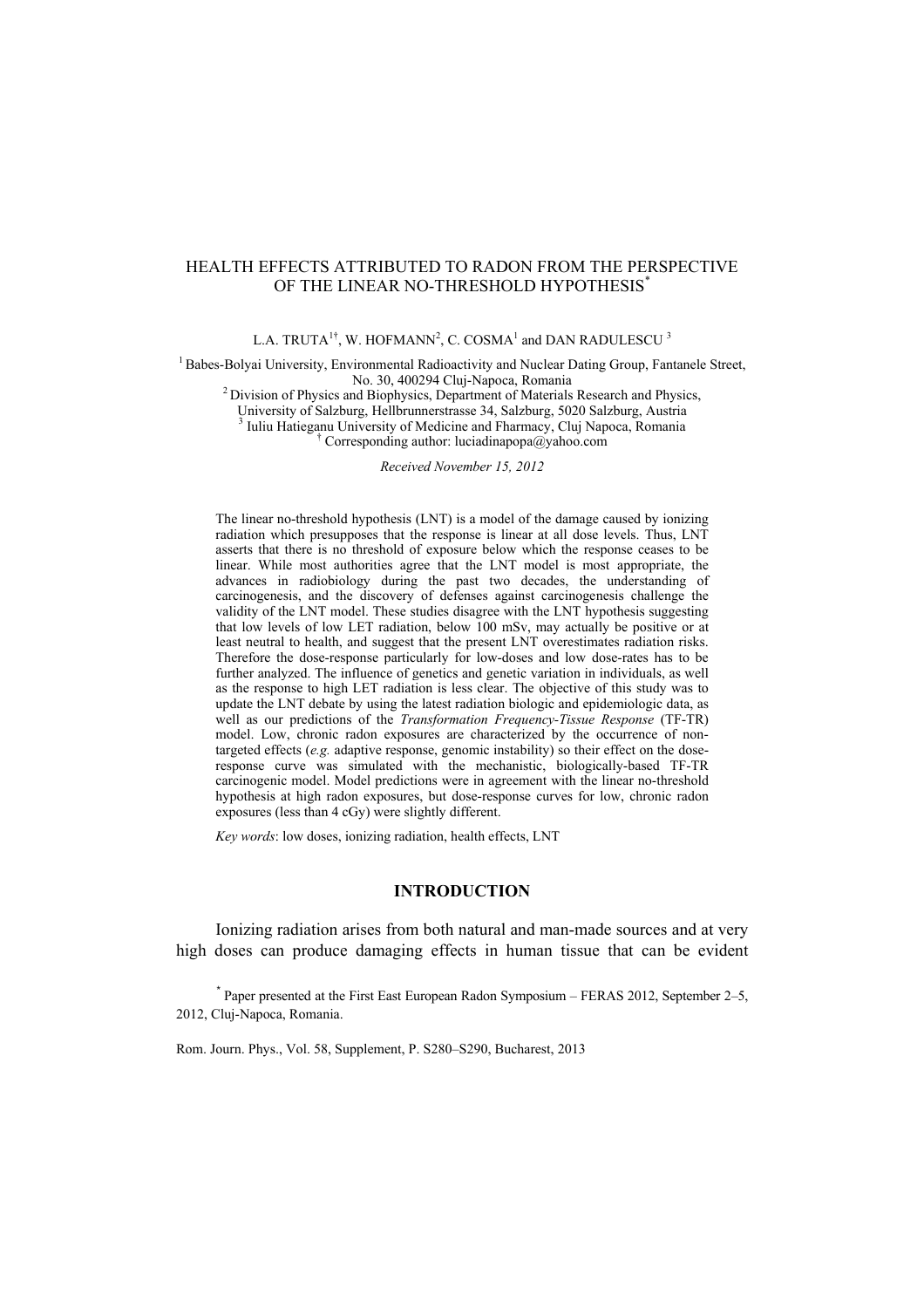within days after exposure (Cosma *et al.*, 2009). In the low-dose exposures, socalled late effects are produced many years after the initial exposure. Although low dose radiation exposure can potentially generate different kinds of biological risk, the risk of most concern is cancer. The *Linear No Threshold* (LNT) model assumes that, at low doses (in the range of near 0 up to  $100$  mSv), there is a linear doseresponse relationship between exposure to ionizing radiation and the development of solid cancers in humans, the risk continuing in a linear fashion to lower doses without a threshold and that the smallest dose has the potential to cause a small increase in risk to humans (NRC, 2006). Current regulatory radiation protection limits are based on the LNT theory using health data from atomic bomb survivors. The validity of the LNT theory was debated in recent years, particularly at low doses. While most authorities, radiologic organizations agree that the LNT model is most appropriate, a number of studies have proposed radiobiological hormesis, suggesting that radiation levels of 100 mSv/year may actually be positive or at least neutral to health. The LNT is useful as a model for setting an upper limit on the amount of damage done by low doses of radiation, in order to set standards for acceptable radiation doses to personnel. It's a deliberately conservative approach, used in the absence of better data. In some cases, there is now data that indicates that the LNT is overly conservative. In others, there is still no data, so the LNT remains the appropriate model. Even in cases where the LNT is now known to be overly conservative, there is a general reluctance to relax standards. The dispute is not over the linear relationship at higher levels, but over whether the linear relationship ends at a certain threshold or the linear relationship continues all the way down to zero (or at least to undetectable levels).

Most regulatory scientific bodies (see Table 1) recommended the use of LNT, but admit, however, that a strictly linear dose response should not be expected in all circumstances. The most recent report (BEIR VII) of National Academy of Science – a regulatory body that provides a well considered opinion on issues like health effects of low exposures to ionizing radiation – clearly endorses LNT. The study carefully considered the evidence and rejected its relevance to the question of the dose response of humans (NRC, 2006). The National Council on Radiation Protection and Measurements (NCRP, 2002) states there is no conclusive evidence on which to reject the assumption of a linear-no-threshold dose-response relationship for many of the risks attributable to low-level ionizing radiation although additional data are needed. While many, but not all scientific data support this assumption (see Table 1), the probability of effects at low doses such as are received from natural background is so small that it may never be possible to prove or disprove the validity of the LNT assumption (NCRP, 2002).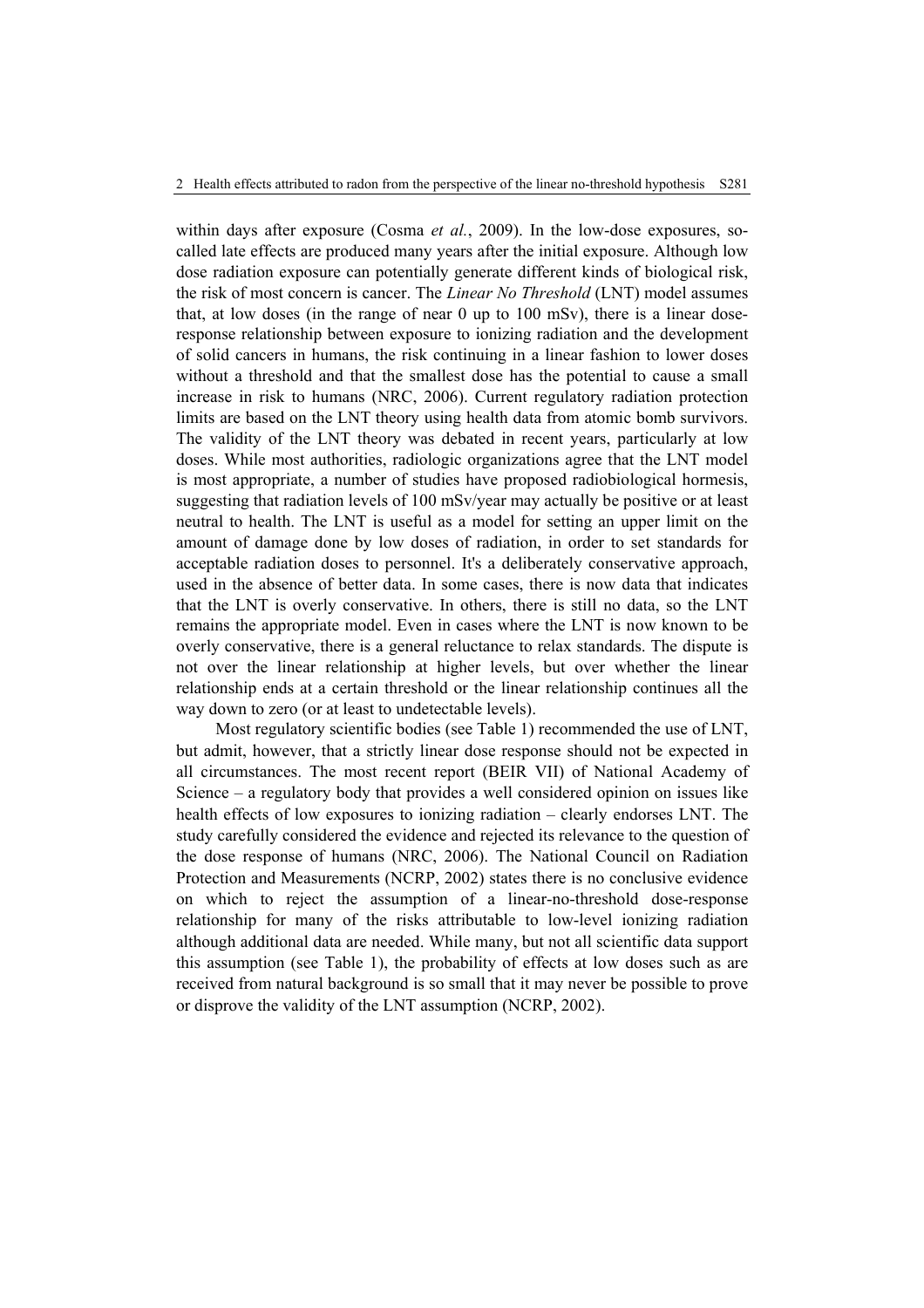|--|--|

Major scientific bodies that have endorsed the LNT

| Agency/Academy/Committee/Organization                                                     | <b>Sustains</b><br><b>LNT</b> | <b>Contradicts</b><br><b>LNT</b> |
|-------------------------------------------------------------------------------------------|-------------------------------|----------------------------------|
| National Research Council of the National Academies<br>(NRC, 1999; NRC, 2006)             | $\ast$                        |                                  |
| National Council on Radiation Protection and Measurements<br>(NCRP, 2002)                 | $\ast$                        |                                  |
| United Nations Scientific Committee on the Effects of<br>Atomic Radiation (UNSCEAR, 2000) | $\ast$                        |                                  |
| Canadian Nuclear Safety Commission<br>(CNSC, 2009)                                        | $\ast$                        |                                  |
| <b>International Atomic Energy Agency</b><br>(IAEA, 2007)                                 | $\ast$                        |                                  |
| International Commission on Radiation Protection<br>(ICRP, 2006)                          | $\ast$                        |                                  |
| <b>US National Radiation Commission</b><br>(US NRC, 2006)                                 | $\ast$                        |                                  |
| <b>US Environmental Protection Agency</b><br>(US EPA, 2008)                               | $\ast$                        |                                  |
| French Academy of Sciences<br>(Tubiana et al., 2005)                                      |                               | $\ast$                           |
| National Academy of Medicine<br>(Tubiana et al., 2005)                                    |                               | $\ast$                           |

The advances in radiobiology during the past two decades, the understanding of carcinogenesis, and the discovery of defenses against carcinogenesis challenge the LNT model, which appears obsolete (Tubiana *et al.*, 2009a). Some scientists consider that the LNT hypothesis should be abandoned and replaced by a hypothesis that is scientifically justified and causes less unreasonable fear and unnecessary expenditure (Feinendegen *et al.*, 2005). The present LNT overestimates radiation risks, and the dose-response particularly for low-doses has to be improved (Aleta, 2009; Mitchel and Boreham, 2000). The French had many reactions to the LNT hypothesis and they had their own scientific body to issue a report on this matter. They found that there is lots of support for hormesis at the cellular level (Tubiana *et al.*, 2005). Experimental studies, in vitro or on animals, suggest the existence of a threshold (Tubiana, 2008). In the low-dose range  $(< 100$ mSv), epidemiological surveys do not bring any convincing data in favour of a LNT relationship (Tubiana, 2008). Cohen (1998) concluded that the most plausible explanation for the discrepancy is that the linear no-threshold theory fails, grossly over-estimating the cancer risk in the low dose, low dose rate region. There are no other data capable of testing the theory in that region. The French Academies report (Tubiana *et al.*, 2005) concluded that LNT and its use in assessing the risks associated with low doses are not scientifically based. There is some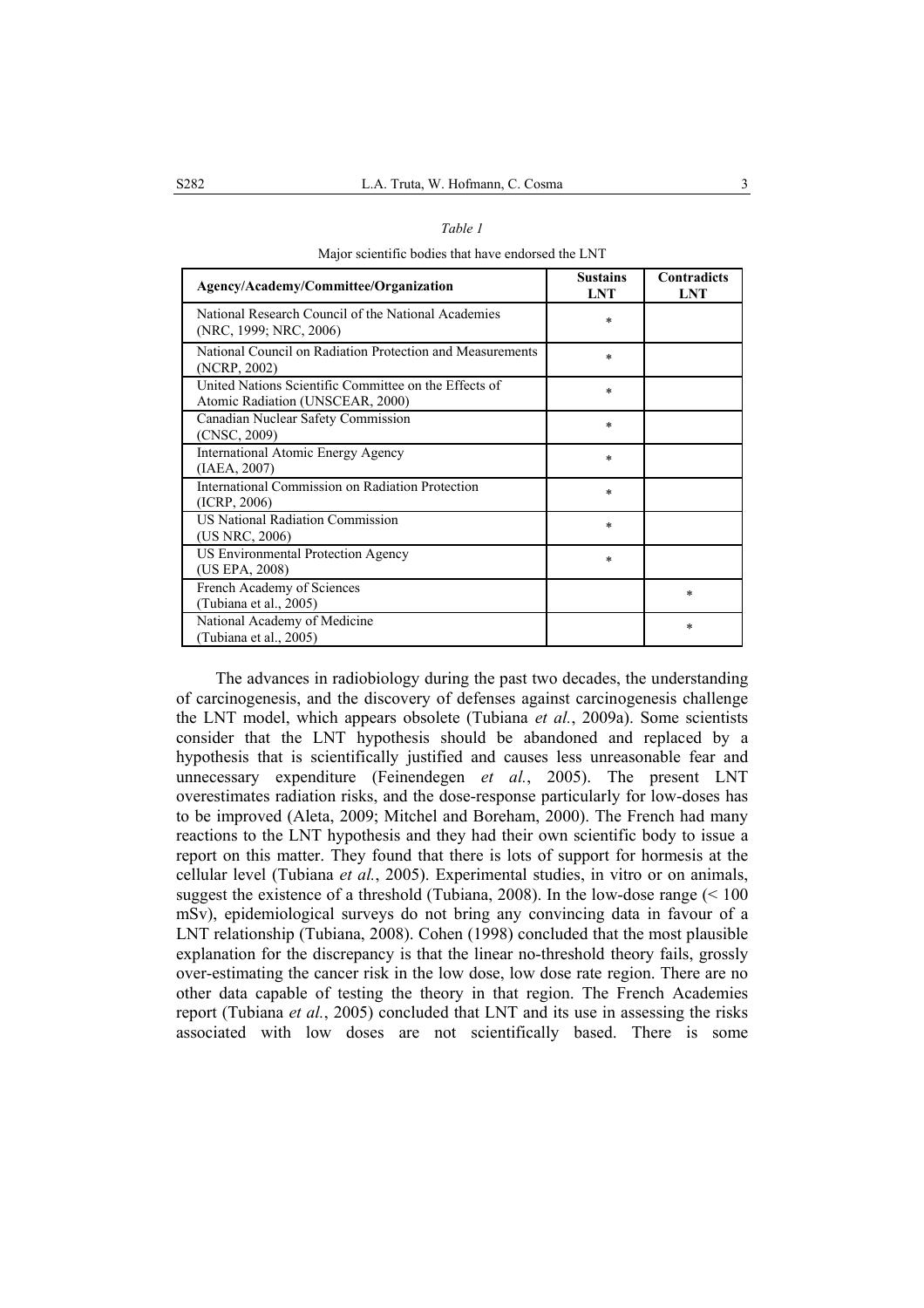epidemiological data suggesting that hormesis also exists in humans (Kaiser, 2003). The evidence that defences mechanisms against radiation induced carcinogenesis are stimulated at low doses is incompatible with the LNT model (Tubiana *et al.*, 2009 b). The premise of the LNT theory is also challenged by medical evidence and patients' testimonials regarding the effectiveness of radon spa treatments of various ailments, most notably rheumatoid arthritis, that are accumulating worldwide (Zdrojewicz and Strzelczyk, 2006). Sanders (2009) draws attention to biases in epidemiological research when using the LNT assumption. The high efficacy of defence mechanisms against radiocarcinogenesis, particularly when the tissue is not disorganized, can explain the lack of carcinogenic effect of contamination by small doses of radium or thorium which has been observed on radium dial painters or in patients injected with thorotrast (Hofmann *et al.*, 1990; Hofmann and Hornik, 1999). Even UNSCEAR (2000) admits that while the data can be reasonably fitted with a simple linear-quadratic function, the possibility of a threshold for doses up to about 10 mGy cannot be excluded.

In considering radiation induced cancer, there are two main approaches: biological and epidemiological. Since we cannot conduct experiments on humans, radiation effects on humans can only be assessed by tracking accidentally exposed people over a long term and analyze the relationships between dose and illness (epidemiological approach). Biological approaches consist of "in vivo" and "in vitro" studies. The hypothesis can be tested on biological mechanisms, however, whether research results are also valid for humans needs to be examined (GEPR, 2012).

# **LOW DOSES OF IONIZING RADIATION AND THE CELLULAR RESPONSE FROM A BIOLOGICAL APPROACH**

Low doses cause a dual effect on cellular DNA: a) one is a relatively low probability of DNA damage per energy deposition event (that increases with dose), and at background exposures this damage to DNA is orders of magnitude lower than that from endogenous sources; b) the other effect at comparable doses is adaptive protection against DNA damage from many sources, depending on cell type, species and metabolism (Feinendegen, 2005). The probability of error during the repair of DSBs increases drastically when multiple breaks are present simultaneously (Rothkamm and Lobrich, 2002). At low doses and low dose rates the relevant biological damage would be produced by a 'single hit' because of the spatial and temporal sparseness of the events causing the damage (NCRP, 2002). Since cancer is considered to be monoclonal (single cell) in origin, this suggests that the dose-response is linear at low doses with no threshold (NCRP, 2002). However, it is possible that the whole organism may be more capable of repairing damage at low doses and low dose rates, which would modify the dose-response to a sub-linear curve (NCRP, 2002).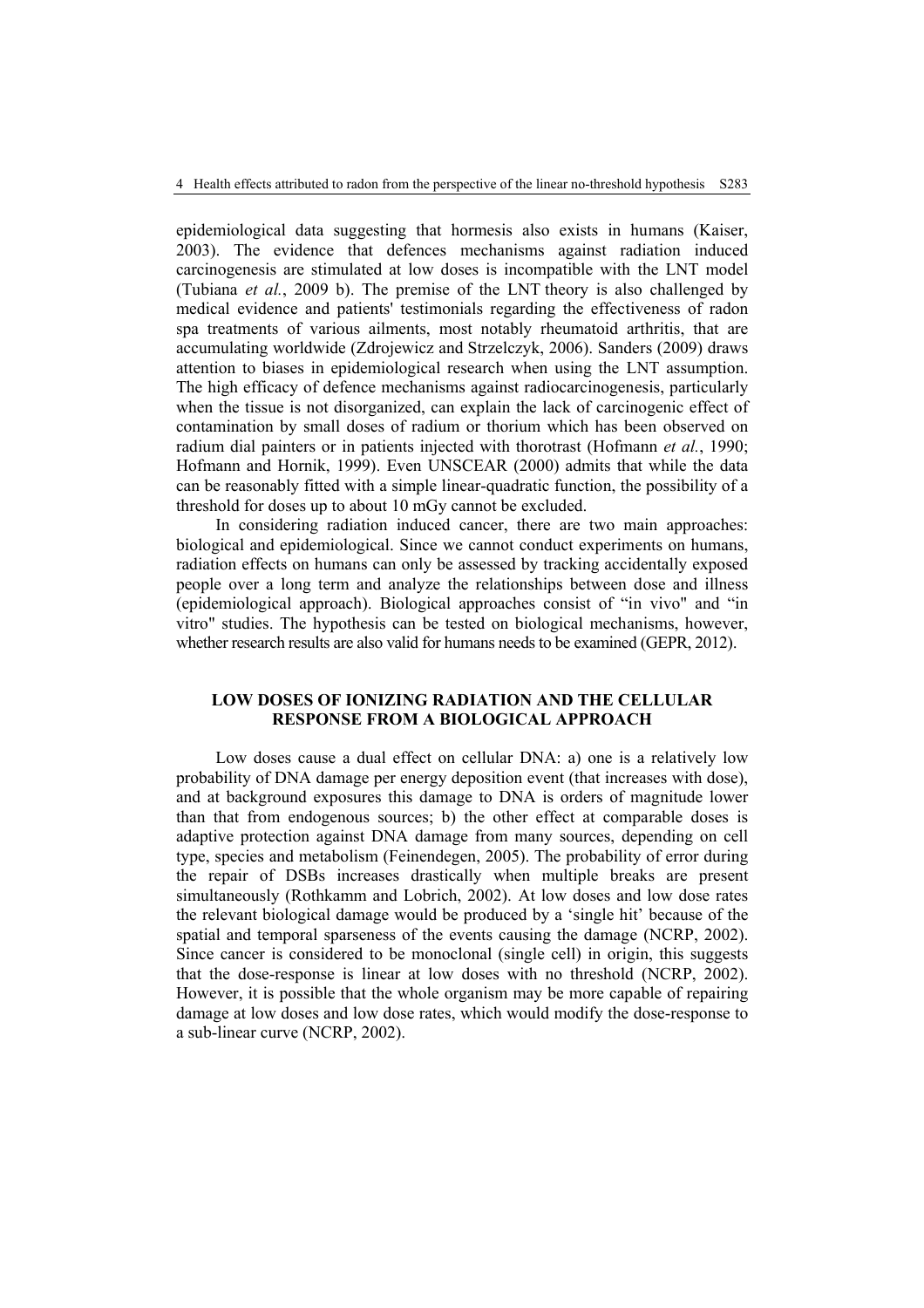Low doses of ionizing radiation (IR) damage DNA but also activate cell defences: anti-oxidative mechanisms, DNA repair, adaptive responses, elimination of aberrant and preneoplastic cells, and immune reactions (Tubiana, 2008). The effectiveness of these defences decreases with the dose and is modulated by several time factors. The cell defence strategy varies with the dose, the irradiated volume and the damage inflicted on neighbouring cells (Tubiana, 2008). Many studies found that chronic-exposure to low level radiation may exert a protective effect upon cells (Feinendegen, 2005). Radiation-induced bystander response predominates at low doses of relevance to radiation risk analysis  $\langle 0.2 \text{ Gy} \rangle$  and therefore needs to be fully characterised (Prise *et al.*, 2003). An important aspect is that these responses saturate with increasing dose to the single target cell, thus the relative roles of direct and indirect (non-targeted) responses change with dose (Prise *et al.*, 2003). Adaptive protection causes DNA damage prevention and repair as well as immune stimulation, developing with a delay of hours, and lasting for days to months (Feinendegen, 2005). The involvement of competing processes at low doses may have important consequences for understanding the effects of lowdose exposure. All types of mutations commonly seen in human cancers can be induced by ionising radiation (NCRP, 2002). The magnitude of the mutagenic effect (per unit dose) varies with dose rate reaching a maximum in the range of 1- 10 mGy/min, which corresponds approximately to the rate of ROS-inducing DNA damage during oxidative stress (Tubiana *et al.*, 2009b). At low doses reduction of damage from endogenous sources by adaptive protection maybe equal to or outweigh radiogenic damage induction. Thus, LNT hypothesis for cancer risk is scientifically unfounded and appears to be invalid in favour of a threshold or hormesis (Feinendegen *et al.*, 2005). The importance of adaptive responses was emphasized by the results of Azzam and colleagues (1994), Redpath and colleagues (2001), Schöllnberger and colleagues, (2007) demonstrating that low or chronic exposure to radiation can induce processes which protect the cell against naturally occurring as well as radiation-induced alterations that lead to cell transformation. This may in some circumstances reduce rather than increase cancer risk, a conclusion inconsistent with the linear no-threshold model of cancer risk from radiation. On the other hand, genomic instability may contribute to radiationinduced carcinogenesis and produce a non-linear dose-response, but insufficient information is presently available about this process (NCRP, 2002).

# **LUNG CANCER RISK SIMULATIONS FOR LOW EXPOSURES TO HIGH LET RADIATION**

There are recent available scientific researches that led to the discovery of several effects that showed nonlinear dose-response at low doses, putting the validity of the LNT model into question (Schöllnberger *et al.*, 2007). However,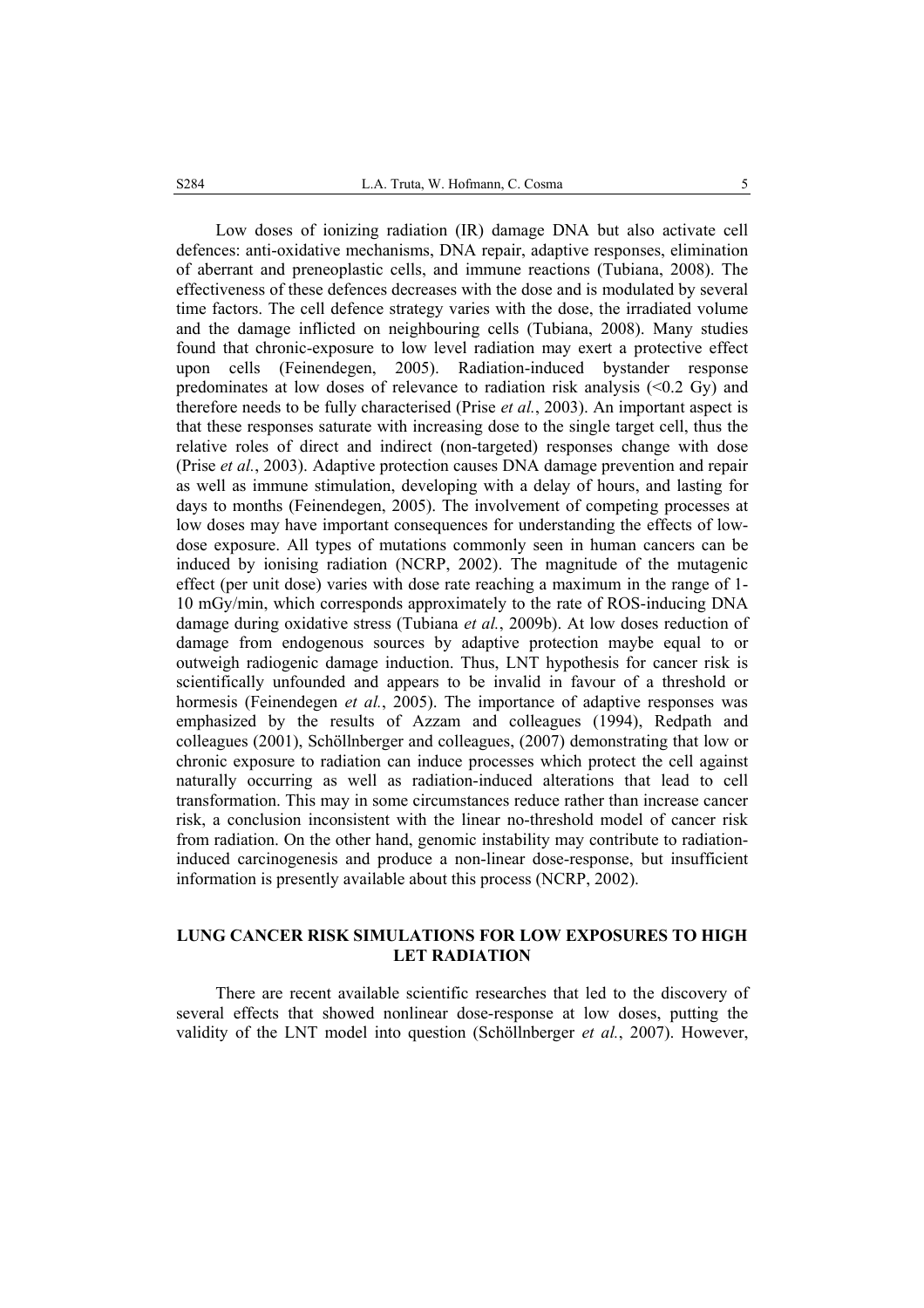most of such effects have been observed for low doses of **low** LET radiation. There is a great uncertainty and research is being developed for studying the health effects of low dose exposures to high LET radiation (*e.g.* alpha particles emitted by radon and radon progeny decay). A single alpha particle track can deposit tens of  $cGy$  while a single  $\frac{60}{cQ}$ - gamma ray (low LET) will deposit, on average, about 1 mGy (Mitchel and Boreham, 2000). In this respect, the TF-TR model was used to simulate the dose-effect relationship for low doses of radon occupational and residential exposures. This is a mechanistic, biology-based model, in which the average dose was replaced by the number of cellular hits, and lung cancer risk is proportional to oncogenic transformation. It was described in detail elsewhere (Truta-Popa *et al.*, 2011). For the comparison of predicted lung cancer risk to epidemiological observations, the Czech uranium miner data for low exposures were selected (Tomasek *et al.*, 2008). Model predictions, epidemiological data and LNT are in excellent agreement (see Figure 1 and 2). The smallest epidemiological absorbed doses are 0.04 Gy and 0.18 Gy, so only one data point is strictly in the low dose-region defined by BEIR VII (2006).

#### *Adaptive Response*

To incorporate the adaptive response mechanism into the analysis of the epidemiological data of Tomasek and colleagues (2008), two scenarios were considered i) only doses smaller than 0.2 Gy (the highest dose value used in the Iyer and Lehnert study (2002) are affected by the adaptive response, and, ii) all doses smaller than the normalizing dose of 0.675 Gy are affected by the adaptive response (see Figure 1).



Fig. 1 – The impact of adaptive response on doseeffect relationship, for low, residential exposures.

Fig. 2 – The impact of genomic instability on dose-effect relationship, for low, residential exposures.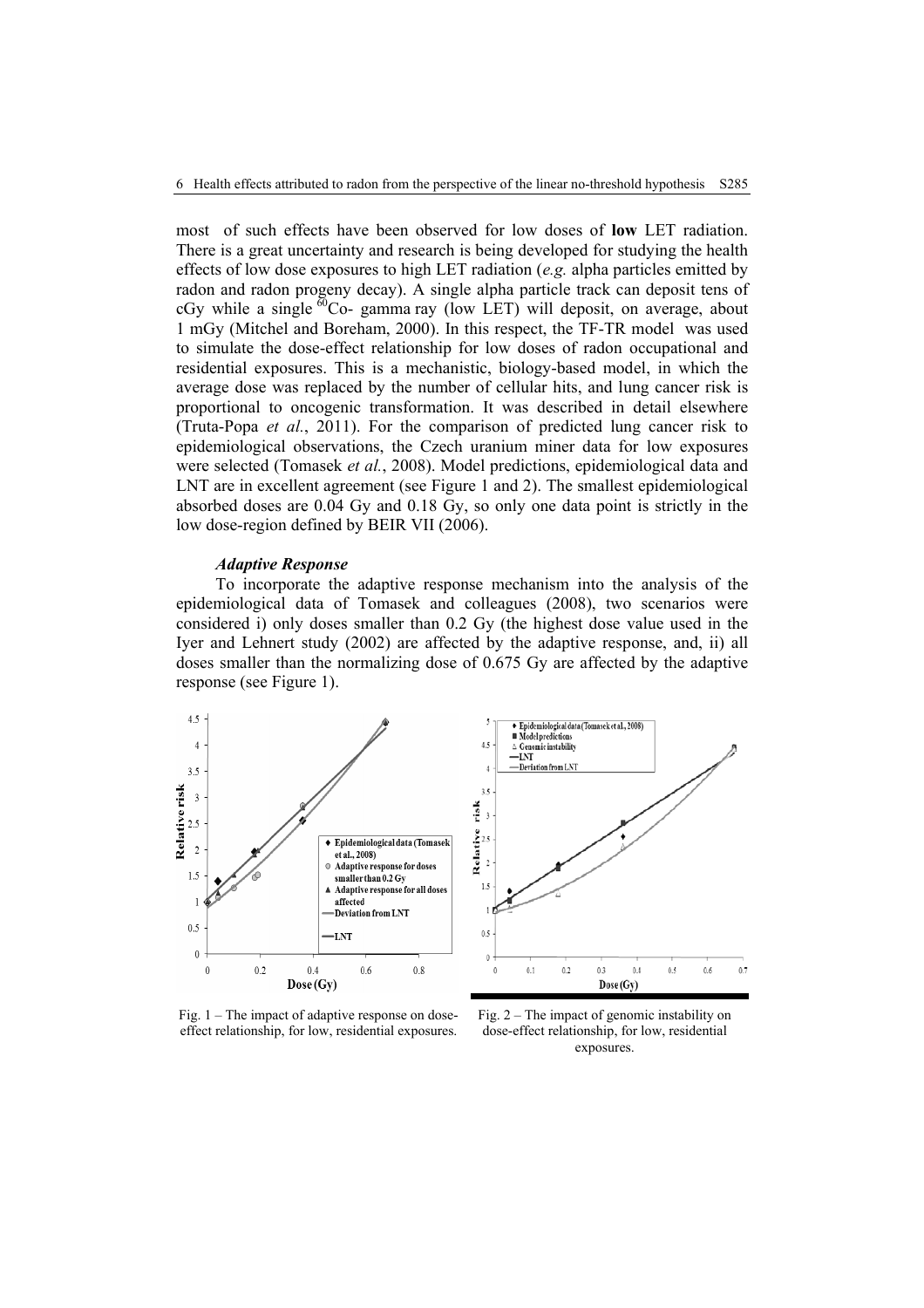The chosen normalization value of 0.675 Gy could be correlated with the threshold that has been reported by Rubino and colleagues (2003), at about 0.6 Gy - corresponding to doses per fraction of 20 mGy. Above this threshold, the doseeffect relationship appears to be quadratic (Rubino *et al.*, 2003).

#### *Genomic Instability*

A dose-response has been found for the dose-range of 0.5–2.0 Gy of low LET radiation (Streffer, 2010). Since we were interested in the effect of genomic instability (GI) for dose regions lower than 0.5-0.7 Gy of alpha particles, two different scenarios were assumed: (i) that GI (occurring after generation 26) increases linearly with time, independently on dose, and (ii) the cancer probability increases in a linear fashion with dose. In general, non-targeted effects like GI amplifies the biological effectiveness of a given radiation dose by effectively increasing the number of cells that experience effects over those directly exposed to the radiation; on the other hand, adaptive response will decrease the risk values and thus can be considered as defence mechanisms against oncogenesis (Truta-Popa *et al.*, 2011). While these observation is related to the absolute number of lung cancer cases, the results of the present calculations suggest that their effect on the shape of the dose-response relationship may be different (Truta-Popa *et al.*, 2011). Indeed, genomic instability and adaptive response cause a substantial reduction of the risk at low doses.

### **EPIDEMIOLOGICAL APPROACH**

The epidemiological evidence for carcinogenic effects in human populations is considered to be limited compared to experimental data. At the same time, epidemiological data have high validity in that they represent the average risk in human populations resulting from the integration of all the biological processes that are part of the radiation carcinogenic pathway and that no generalisation from other species or biological systems is required (NCRP, 2002). On the one hand, GEPR (2012) states that most epidemiological research shows that there is no significant cancer risk increase under 100 mSv exposure. On the other hand, systematic analyses of pooled data from 7 North American (Krewski *et al.*, 2006), 13 European (Darby *et al.*, 2005) and 2 Asian (Lubin *et al.*, 2004) residential radon studies were undertaken to provide a more direct characterization of the public health risk posed by prolonged radon exposure, to assess directly lung cancer risk from indoor radon and not to derive it from extrapolations of high exposures. Estimates of Odds Ratios (OR) were similar to extrapolations from miner data and consistent with published residential radon studies in North America and Europe, suggesting that long-term radon exposure at low concentrations found in many homes increases lung cancer risk (Lubin *et al.*,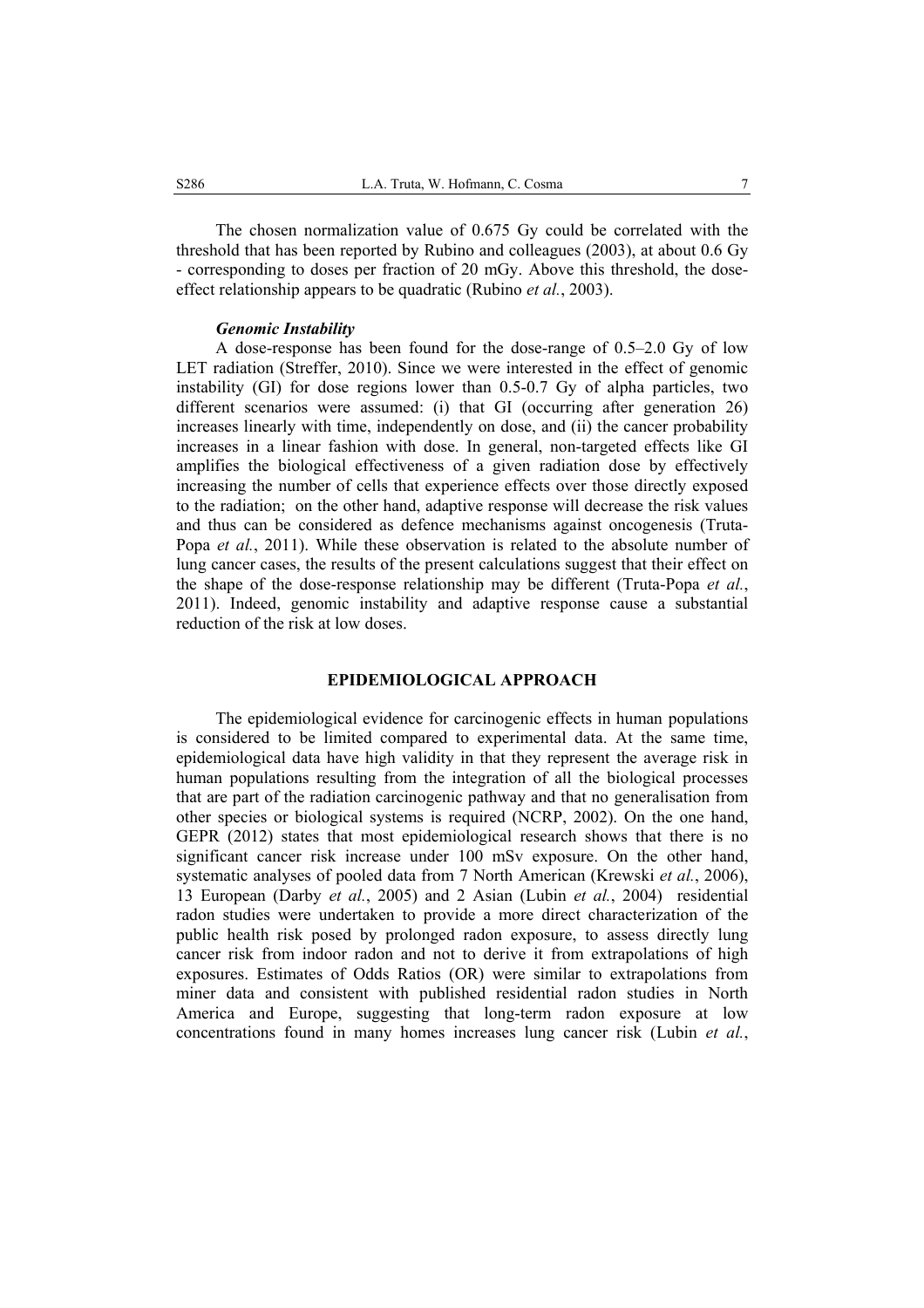2004). Their results showed a linear increase of lung cancer relative risk in the range of 8–16 % for prolonged exposure (30 y) per each 100 Bq  $m^{-3}$  increase of average radon concentration (Darby *et al.*, 2005; Krewski *et al.*, 2006; Lubin *et al.*, 2004). The risk increase is statistically significant also restricting the analysis to cases and controls exposed to average concentrations  $\leq 200$  Bq m<sup>-3</sup> (Darby *et al.*, 2005). These combined analyses represent an important complement to the findings of the miner studies and further support the linear no-threshold model for cancer risk adopted by the BEIR VI Committee and other groups. In response, Tubiana *et al.* (2009 a) notes that as epidemiological data are inaccurate at low doses, one may fit them with a linear relationship, a linear-quadratic response relationship, a threshold somewhere between 40 and 60 mSv or even a hormetic response relationship. Studies on people exposed to radon at home included individuals who receive more than 100 mSv and thus are biased. For doses less than 100 mSv, cancer excess has not been observed, it is possible to be too small to be detected, but suggests that the carcinogenic risk if exists, should be very low and of a debatable importance (Tubiana *et al.*, 2009 a). Scientists tend to consider only statistically significant results. Many studies, therefore, apply regression lines and show that the slopes of excess relative risks are significantly greater than zero. That does not mean that cancer risks are significantly greater than zero in low dose areas. It is a limitation of epidemiology, which cannot claim that low dose radiation is not harmful, because researchers cannot control other factors that are assumed as error terms, even with such LSS data with many samples (GEPR, 2012). The committee of BEIR VII (NAS, 2006) concludes that the assumption that any stimulatory hormetic effects from low doses of ionizing radiation will have a significant health benefit to humans that exceeds potential detrimental effects from the radiation exposure is unwarranted at this time.

## **CONCLUSIONS AND DISCUSSIONS**

In conclusion, opinions differ regarding LNT hypothesis. Most regulatory organizations state that: 1) there is no evidence of a low dose threshold for radiation carcinogenesis, 2) that any stimulatory hormetic effect from low doses of ionizing radiation, having a significant health benefit to humans that exceeds potential detrimental effects from the radiation exposure is unwarranted, but 3) however, a strictly linear dose response should not be expected in all circumstances. LNT is not proven - indeed it is probably not provable at all - for low doses and dose rates, but it considers the most radiobiologically defensible assumption on which to base safety standards. It is a general rule that it is the best to follow the point of view adopted by most of the reliable regulatory bodies, rather than separate studies, particularly because they are more safe in what concerns health protection for the workers and the public. On the basis of epidemiological findings such as those of Darby *et al.* (2005), Krewski *et al.* (2006) and Lubin *et al.*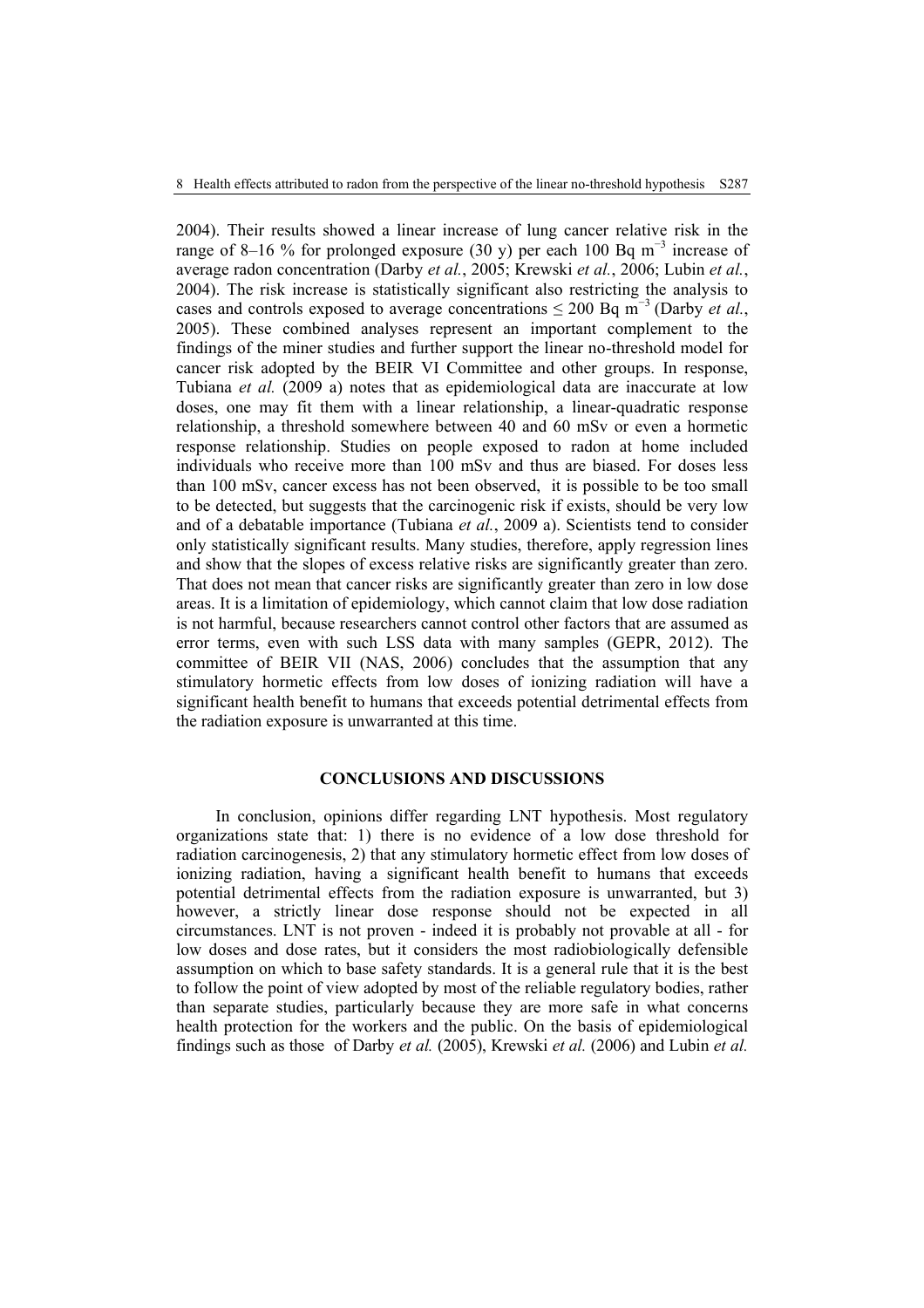(2004) many international and national organizations have revised their recommendations and regulations on radon exposures in dwellings and workplaces, or are in the process to do so. In particular, both WHO (2009) and ICRP (2009) revised the upper limits for radon concentration in dwellings to 300  $\text{Bq/m}^3$ , recommending an even lower limit  $(100 Bq/m<sup>3</sup>)$  in places where this is achievable. However, NCRP (2002) states that the existing epidemiological data on the effects of low-level irradiation are inconclusive and, in some cases, contradictory, which has prompted some observers to dispute the validity of the linear-no-threshold dose-response model for extrapolation below the range of observations to zero dose. Although other dose-response relationships for mutagenic and carcinogenic effects of low-level radiation cannot be excluded, no alternative dose-response relationship appears to be more plausible than the LNT on the basis of present scientific knowledge (NCRP, 2002). Other organizations and scientists disagree with using the linear no-threshold model to estimate risk from environmental and occupational low-level radiation exposure, *e.g*. the French Academy of Sciences and the National Academy of Medicine published a report in 2005 that rejected the linear no-threshold model in favor of a threshold dose response and a significantly reduced risk at low radiation exposure.

Our model simulations of lung cancer risk induced by exposures to radon represent strong scientific evidence that at doses below 0.2 Gy, the shape of doseeffect relationship is not linear, but sublinear.

Taking into consideration the controversial, contentious debate on the LNT hypothesis, the American Nuclear Society (ANS, 2001) recommended further research on this issue before making adjustments to current radiation protection guidelines.

*Acknowledgements*. This work was possible with the financial support of the Sectoral Operational Programme for Human Resources Development 2007-2013, co-financed by the European Social Fund, under the project number POSDRU 89/1.5/S/60189 with the title "Postdoctoral Programs for Sustainable Development in a Knowledge Based Society" and in part, of the bilateral cooperation program between Romania and Austria, contract No. 559/2012.

#### REFERENCES

- 1. Aleta C. R., 2009, Regulatory implications of a linear non-threshold (LNT) dose-based risk*. Applied Rad. and Isotopes,* **77:**1290–1298.
- 2. American Nuclear Society (ANS), 2001, *Health Effects of Low-Level Radiation. Position Statement* **41**(5). Available at: http://www.ans.org/pi/ps/docs/ ps41.pdf
- 3. Azzam E. I., Raaphorst G. P., Mitchel R. E., 1994, Radiation-induced adaptive response for protection against micronucleus formation and neoplastic transformation in C3H 10T1/2 mouse embryo cells. *Radiat. Res.,* **138:**S28–S31.
- 4. Canadian Nuclear Safety Commission (CNSC), 2009, *Low-Level Radiation: How the Linear No-Threshold Model Keeps Canadians Safe*. Available at: http://www.nuclearsafety.gc.ca/eng/mediacentre/perspectives/linear\_no\_threshold\_model.cfm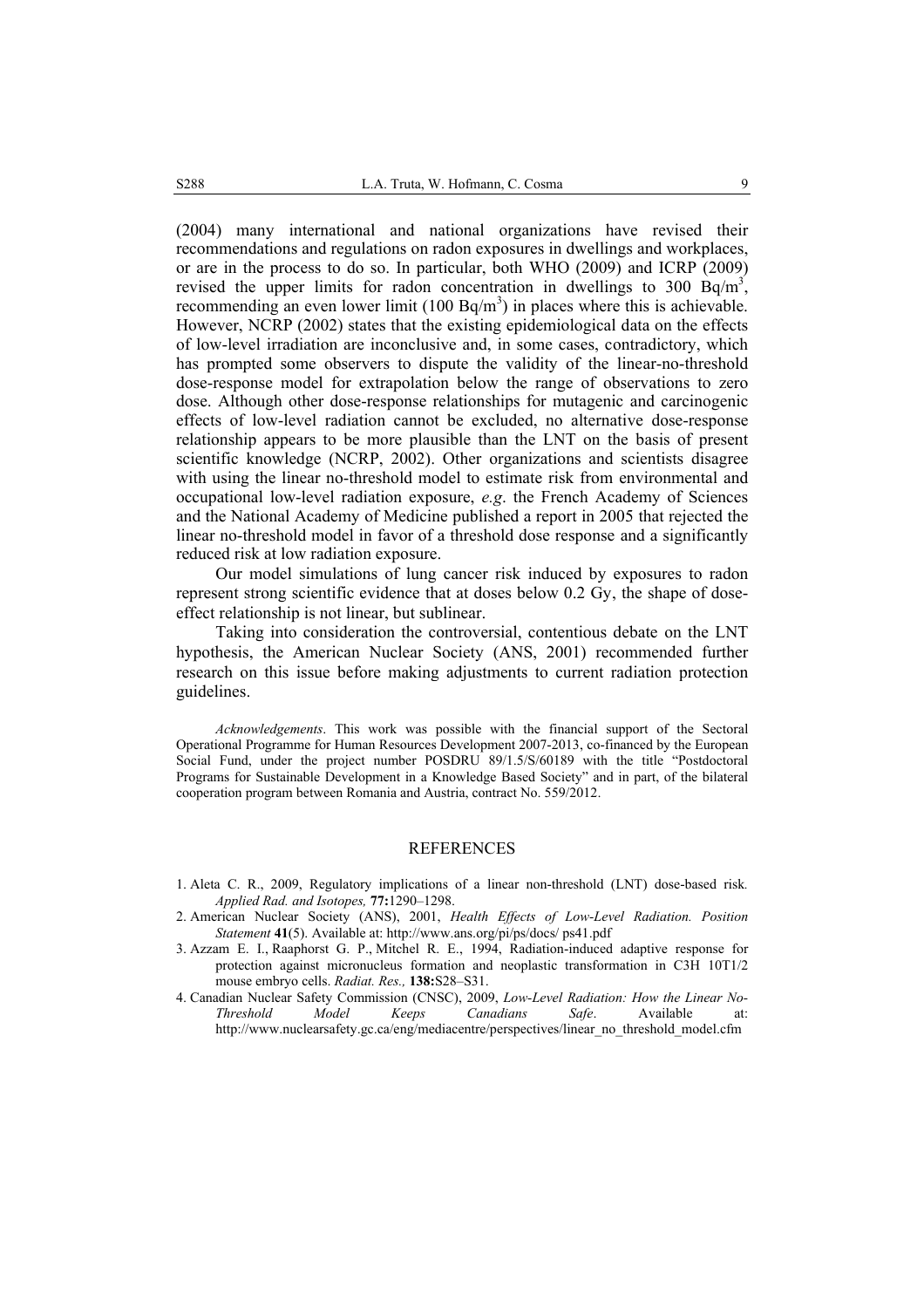- 5. Cohen B. L., 1998, *Validity of the Linear No-Threshold Theory of Radiation Carcinogenesis at Low Doses*. Twenty Third Annual International Symposium. The Uranium Institute. Available at**:** http://www.world-nuclear.org/sym/1998/cohen.html
- 6. Cosma C., Szacsvai K., Dinu A., Ciorba D., Dicu T., Suciu L., 2009, Preliminary integrated indoor radon measurements in Transylvania (Romania). Isotopes Environ Health Stud.,45(3):259–68.
- 7. Darby S., Hill D., Auvinen A., *et al.*, 2005, Radon in homes and risk of lung cancer: collaborative analysis of individual data from 13 European case-control studies. *B.M.J.*, **330**:223–229.
- 8. Feinendegen L. E., 2005, Evidence for beneficial low level radiation effects and radiation hormesis*. British J. Radiol.*, **78**:3–7.
- 9. GEPR. *Health Effects of Radiation on Human Health ― a review of academic articles.* Editorial staffs. Available at: http://www.gepr.org/ en/contents/20120101-06/
- 10. Hofmann W., Johnson J.R., Freedman N., 1990, Lung dosimetry of thorotrast patients. *Health Phys.,* **59**:777–790.
- 11. Hofmann W., Hornik S., 1999, Lung dosimetry for thorotrast patients: Implications for Inhalation of Radon Progeny, *Radiat. Res.,* **152**:S93–S96.
- 12. International Commission on Radiological Protection (ICRP), 2006, *Low-dose extrapolation of radiation-related cancer risk*. Publication 99. Amsterdam, the Netherlands: Elsevier.
- 13. Kaiser J., 2003, Hormesis: a healthful dab of radiation? *Science,* **302**:378.
- 14. Krewski D., Lubin J. H., Zielinski J. M., *et al.*, 2005, Residential radon und risk of lung cancer, a combined analysis of 7 North American case-control studies. Epidemiology, **16**:137–145.
- 15. Lubin J. H., Wang Z. Y., Boice J. D., *et al.*, 2004, Risk of lung cancer and residential radon in China: pooled results of two studies. *Int. J. Cancer*, **109**:132–137.
- 16. Mitchel R. E. J., Boreham D. R., 2000, Radiation protection in the world of modern radiobiology: time for a new approach. *Proceedings of 10th International Congress of the International Radiation Protection Association,* Hiroshima, Japan, May 2000, Plenary Session 1:140.
- 17. National Council on Radiation Protection and Measurements (NCRP), 2002 Evaluation of the Linear-Nonthreshold Dose-Response Model for Ionizing Radiation (NCRP Report No 136). *J. Radiol. Prot.,* **22**:331.
- 18. National Research Council (NRC), 1999, *Health Effects of Exposure to Radon: BEIR VI*. The National Academies Press. Washington D.C.
- 19. National Research Council (NRC), 2006, *BEIR VII: Health risks from exposure to low levels of ionizing radiation.* The National Academies Press. Washington D.C.
- 20. Prise K. M., Folkard M., Michael B. D., 2003, A review of the bystander effect and its implications for low-dose exposure. *Radiat. Prot. Dosim.,* **104**:347–355.
- 21. Redpath J. L., Liang D., Taylor T. H., Christie C., Elmore E., 2001, The shape of the doseresponse curve for radiation-induced neoplastic transformation in vitro: evidence for an adaptive response against neoplastic transformation at low doses of low-LET radiation. *Radiat. Res.,* **156**:700–707.
- 22. Rothkamm K., Lobrich M., 2002, Misrepair of radiation-induced DNA double-strand breaks and its relevance for tumorigenesis and cancer treatment (review). *Int. J. Oncol.,* **21**:433–440.
- 23. Sanders C. L., 2009, *Radiation Hormesis and the Linear-No-Threshold Assumption.* Springer.
- 24. Schöllnberger H., Mitchel R. E. J., Redpath J. L., Crawford-Brown D. J., Hofmann W., 2007, Detrimental and Protective Bystander Effects: A Model Approach. *Radiat. Res.,* **168**:614–626.
- 25. Streffer C., 2010. Strong association between cancer and genomic instability. *Radiation and Env. Biophys.,* **49**:125–131.
- 26. Tomasek L., Rogel A., Tirmarche M., Mitton N., Laurier D., 2008, Lung cancer in French and Czech uranium miners- radon associated risk at low exposure rates and modifying effects of time since exposure and age at exposure. *Radiat. Res.,* **169**:125–137.
- 27. Truta-Popa L. A., Hofmann W., Fakir H., Cosma C., 2011, The effect of non-targeted cellular mechanisms on lung cancer risk for chronic, low level radon exposures*. Int. J. Radiat. Biol.,* **87**:944–953.